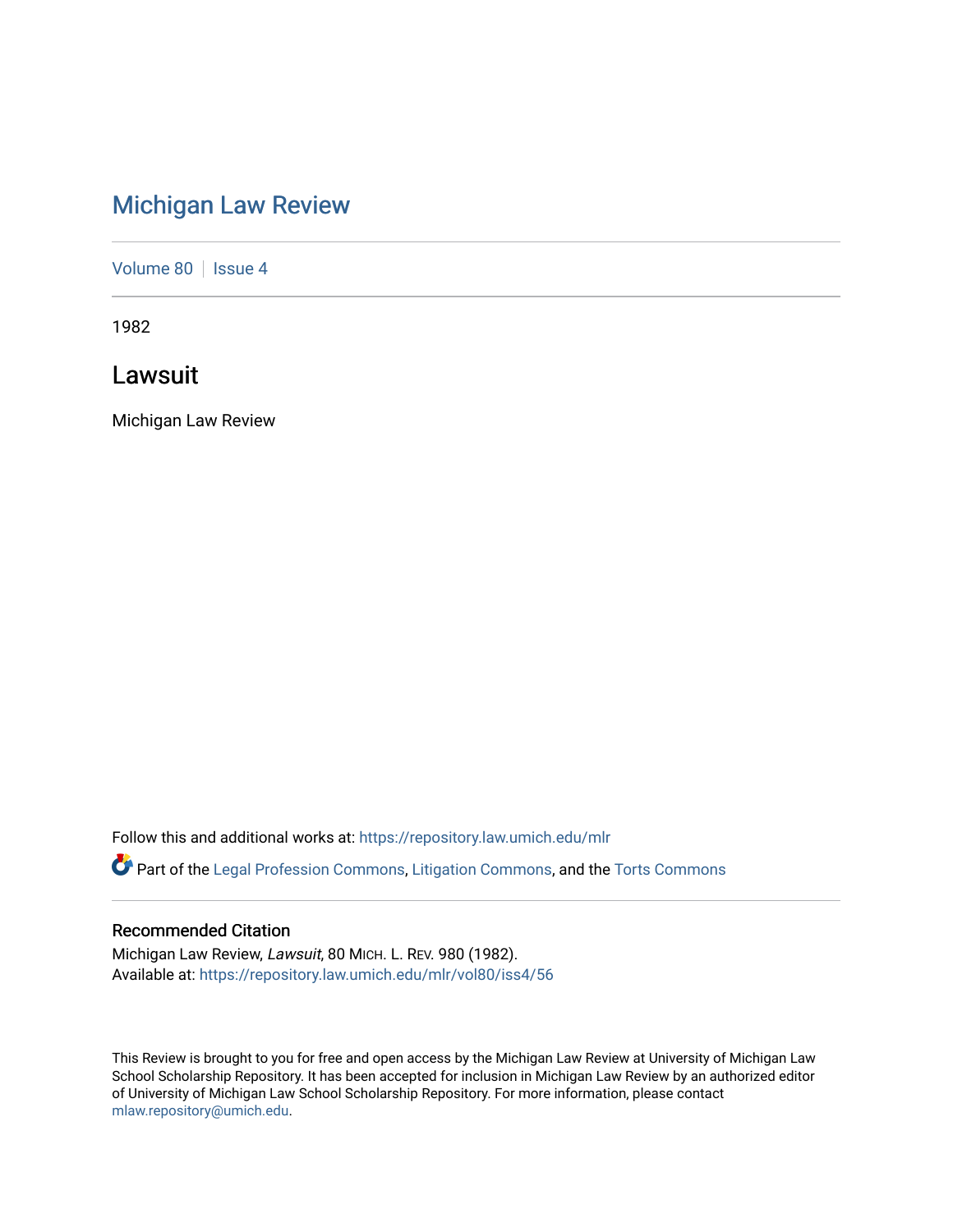LAWSUIT. By *Stuart M. Speiser.* New York: Horizon Press. 1980. Pp. v, 617. \$40; paper \$12.50.

The size of tort damages awards and their impact on industry have increased phenomenally in the twentieth century. After the 1974 crash of a DC-10 outside Orly Airport in Paris, for example, Turkish Airlines and its insurers paid a total of \$62,268,750 to settle 340 wrongful death actions. The trend toward ever-larger awards and settlements has alarmed many observers and resulted in a number of proposals for reform. As long ago as 1880, Professor Thomas M. Cooley suggested a \$5000 limit on compensatory damages for wrongful death;<sup>1</sup> more recently, other commentators have endorsed similar ceilings<sup>2</sup> and revisions in the contingent fee system. 3 Whether one views the trend as good or bad, however, depends on one's perspective. From the perspective of Stuart Speiser, an aviation tort law specialist and a practicing plaintiffs' attorney, larger and more frequent judgments should be encouraged because they provide one of the few effective checks on corporate abuse of individual rights.

In his most recent book, *Lawsuit,* Speiser draws upon his extensive experience in aviation tort litigation to construct a defense of the personal injury bar and the contingent fee system. Without contingent fees, Speiser argues, many injuries would go unredressed and a valuable deterrent to irresponsible business practices would be lost. The "entrepreneur-lawyer,"4 he claims, has become a vital link in

I. T. COOLEY, A. TREATISE ON THE LAW OF TORTS 274 (1880).

<sup>2.</sup> *See, e.g.,* Franklin, *Replacing the Negligence Lollery: Compensation and Selective Reim• bursement,* 53 VA. L. REv. 774, 798-802 (1967).

<sup>3.</sup> Legal scholars have debated many of the questions surrounding the contingent fee system. *See, e.g.,* F. MACKINNON, CONTINGENT FEES FOR LEGAL SERVICES (1964). But *Lowsult*  is addressed primarily to the layman.

<sup>4.</sup> The "entrepreneur-lawyer'' is the tort lawyer who is willing to incur substantial *costs* in advance of trial in exchange for a contingent fee. Pp. 144-54.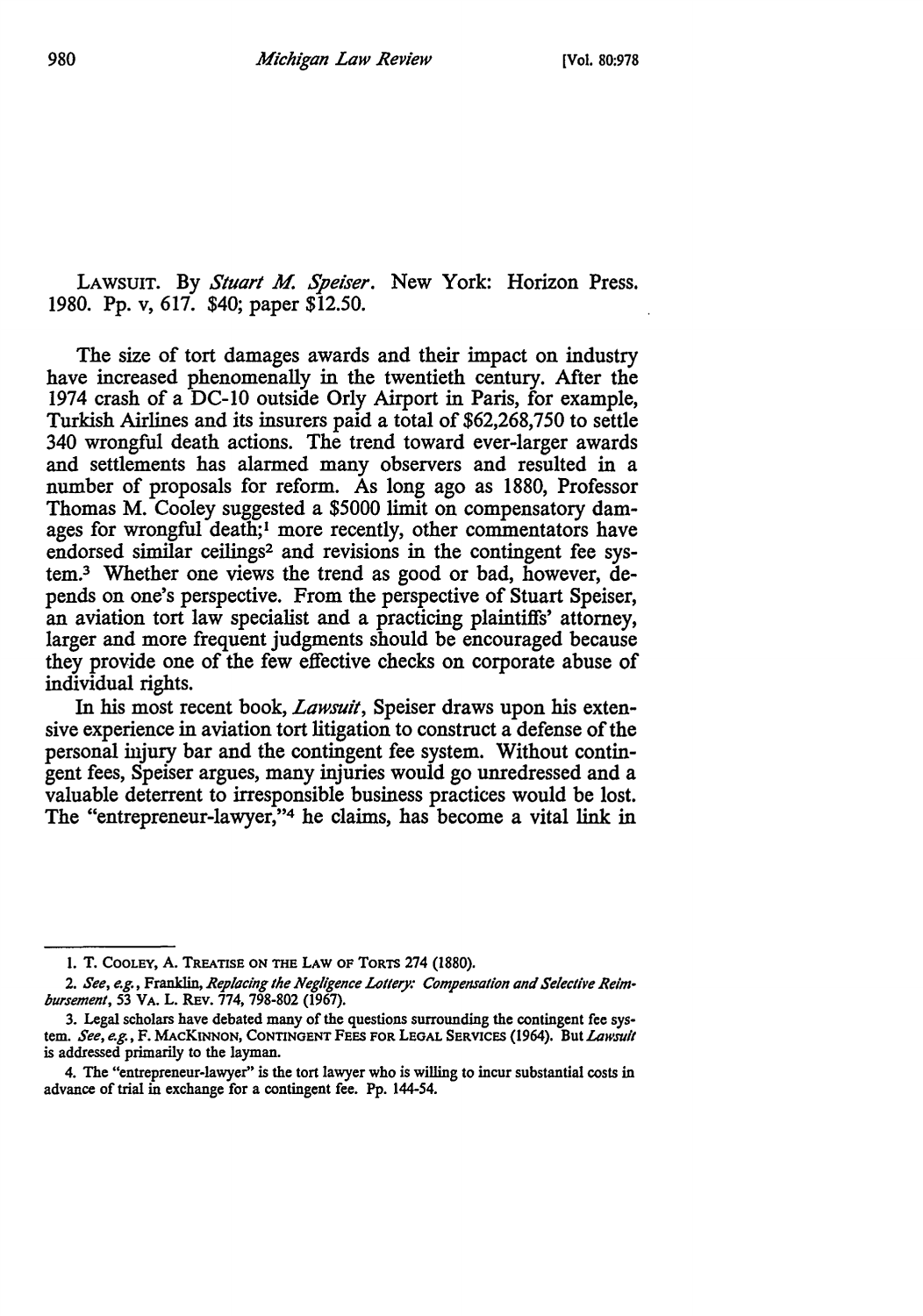the remedial process: If lawyers were unwilling to invest their time and money to pursue large contingent fees, few individuals could afford to sue big corporations.

Speiser develops this thesis largely through accounts of important cases. He recounts, for example, the procedural gymnastics performed by General Motors against Ralph Nader in the labyrinthine New York court system. Had Nader been paying hourly attorneys' fees, Speiser argues, General Motors would have attempted to exhaust his resources by further delaying the trial. Under the contingent fee system, corporate defendants are less able to wear down their opponents because many plaintiffs' lawyers will advance the costs of expensive litigation. By preserving meritorious lawsuits and prolonging the attendant adverse publicity, therefore, the contingent fee system makes corporate defendants more willing to settle.<sup>5</sup> This process, as well as the prospect of substantial awards,<sup>6</sup> has enabled entrepreneur-lawyers to deter the marketing of an inestimable number of unsafe products (pp. 342-45).

The contingent fee system, Speiser posits, has magnified the deterrent effect of litigation on manufacturers not only by increasing plaintiffs' stamina, but also by improving the quality of the plaintiffs' bar. Until recently, tort plaintiffs were often represented by poorly prepared lawyers who depended on volume for an adequate income, and opposed by defense attorneys who were paid by the hour and unconcerned with the cost of trial preparation. A significant portion of the plaintiffs' bar, Speiser believes, has become "scientific" in its use of sophisticated evidence, exhaustive investigative techniques, and expert witnesses (p. 560). "Scientific" trial preparation, however, can be enormously expensive. Without the incentive of large contingent fees, lawyers would be unwilling or unable to undertake and prepare properly risky products liability suits. By contributing to the preparedness of plaintiffs' attorneys, Speiser maintains, these large fees have promoted compensation and deterrence (pp. 341-48).

Although Speiser's argument is credible, it is weakened by his overbroad and sometimes unsupported statements. He asserts, for example, that "[m]illions of people have been and will be spared serious injuries or death because of the deterrent effect of litigation on manufacturers" (p. 343). He provides no support for this claim or for his conclusion that "[o]nly the threats of large money judgments

*<sup>5.</sup>* According to Speiser, General Motors eventually settled the *Nader* case when it realized that negative press coverage of each new development in the litigation was producing a net loss from continued defense. Pp. 99-100.

<sup>6.</sup> Speiser points, for example, to the award of \$125 million in punitive damages in one Ford Pinto case. The punitive damage award was eventually reduced by the trial judge on remittitur. Ford refused to pay even the \$3.5 million reduced award, but the judgment was upheld on appeal. Grimshaw v. Ford Motor Co., 119 Cal. App. 3d 357, 174 Cal. Rptr. 348 (1981).